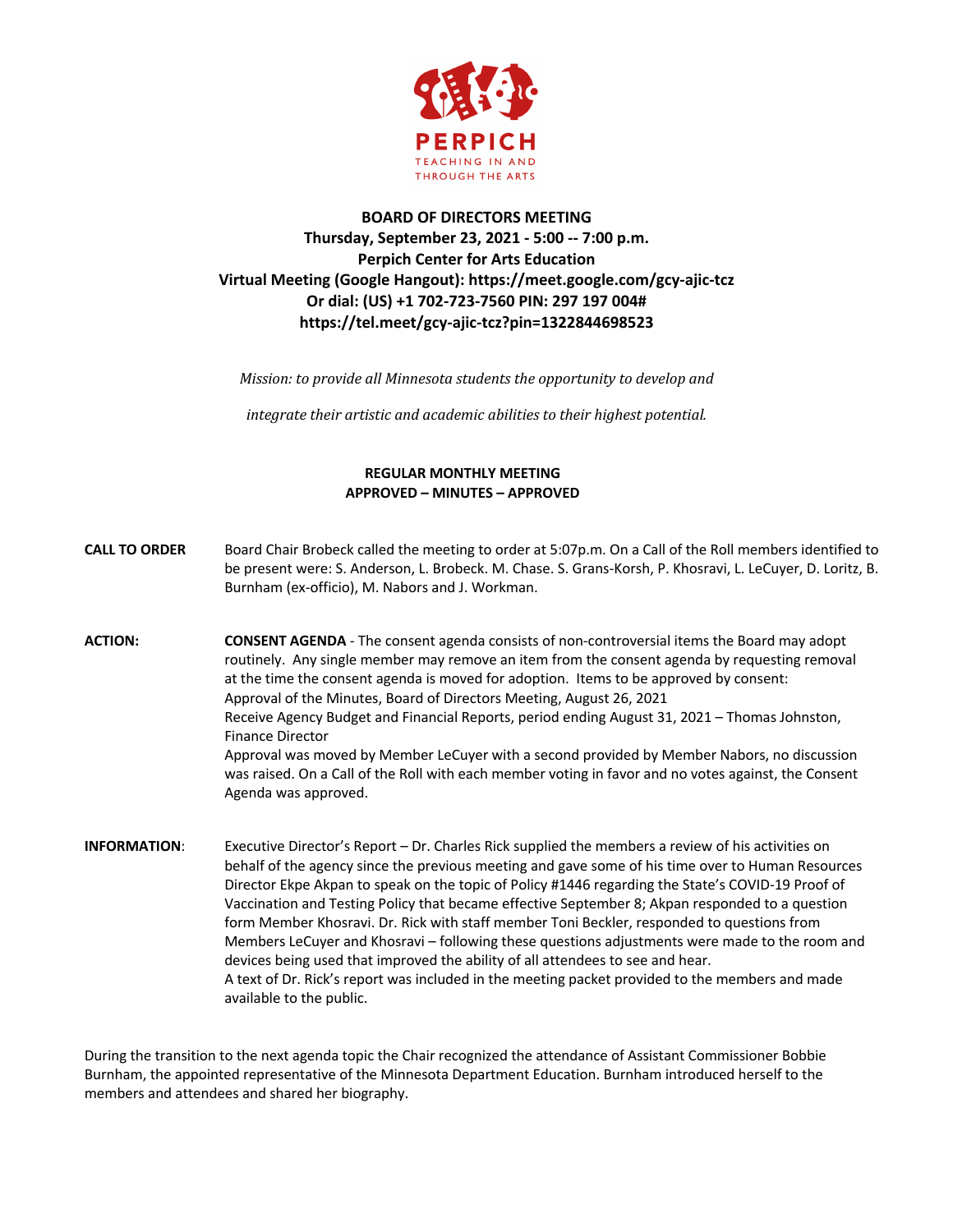Board of Directors Meeting Minutes

UNAPPROVED Thursday, September 23, 2021 – 5:00p.m. – 7:00 p.m.

Page 2 of 3

- **INFORMATION:** Arts High School Update Principal Conn McCartan shared highlights of Arts High School during the previous month and upcoming events. This was followed by a review of enrollment numbers documenting current enrollment standing at 170 students. A text of McCartan's report was included in the meeting packet provided to the members and made available to the public.
- **INFORMATION**: Library Update Librarian Anne Dennison highlighted activities she has undertaken on behalf of the library since her last report to the Board. Dennison's report is detailed in printed form that was supplied and included in the meeting packet provided to the members and made available to the public. Dennison responded to a question from Member Khosravi.
- **INFORMATION**: Professional Development & Resources Jeremy Holien provided the members with a review of his efforts to advance the PDR goals that work to address teacher isolation, community building, advancements of practices in arts education and collaborations that focus on anti-racism and equity efforts through Visual and Media Arts Education programming and instruction support to Minnesota Educators. Holien received no questions from the members.

Dr. Wendy Barden supplied the members with a review of the efforts that she has undertaken to advance the PDR goals that work to address teacher isolation, community building, advancements of practices in arts education and collaborations that focus on anti-racism and equity efforts through Music Education programming and instruction support to Minnesota Educators. Barden responded to questions from Members Grans-Korsh and Brobeck.

Members LeCuyer and Brobeck each shared their appreciation of the work that Holien and Barden are doing on behalf of the State and the agency.

**INFORMATION**: Bylaws Article 3.1c – Board Development Committee Co-Chair Steve Anderson reviewed a recommendation of the Board Development Committee that the Board amend bylaws article 3.1c that currently provides for a secret ballot in the event of a contested race in an election of the Board Chair or Vice chair. The existing language has not been activated in any known history of the board and to do so would place the agency in violation of Minnesota Open Meeting Law. Anderson offered replacement language: "*In any challenged election, voting will take place for each named candidate by a Call of the Roll."* In accordance with the bylaws, this amendment will appear as an actionable item on the agenda of the October meeting.

## **INFORMATION**: Committee Reports: Government Relations Committee Chair Chase Reported to the members progress that the committee has made toward identifying the three key points that will be addressed with legislators in the next session and discussions of how best to promote relationships within the legislature. These recommendations will be brought to the full board for discussion and action in the coming months.